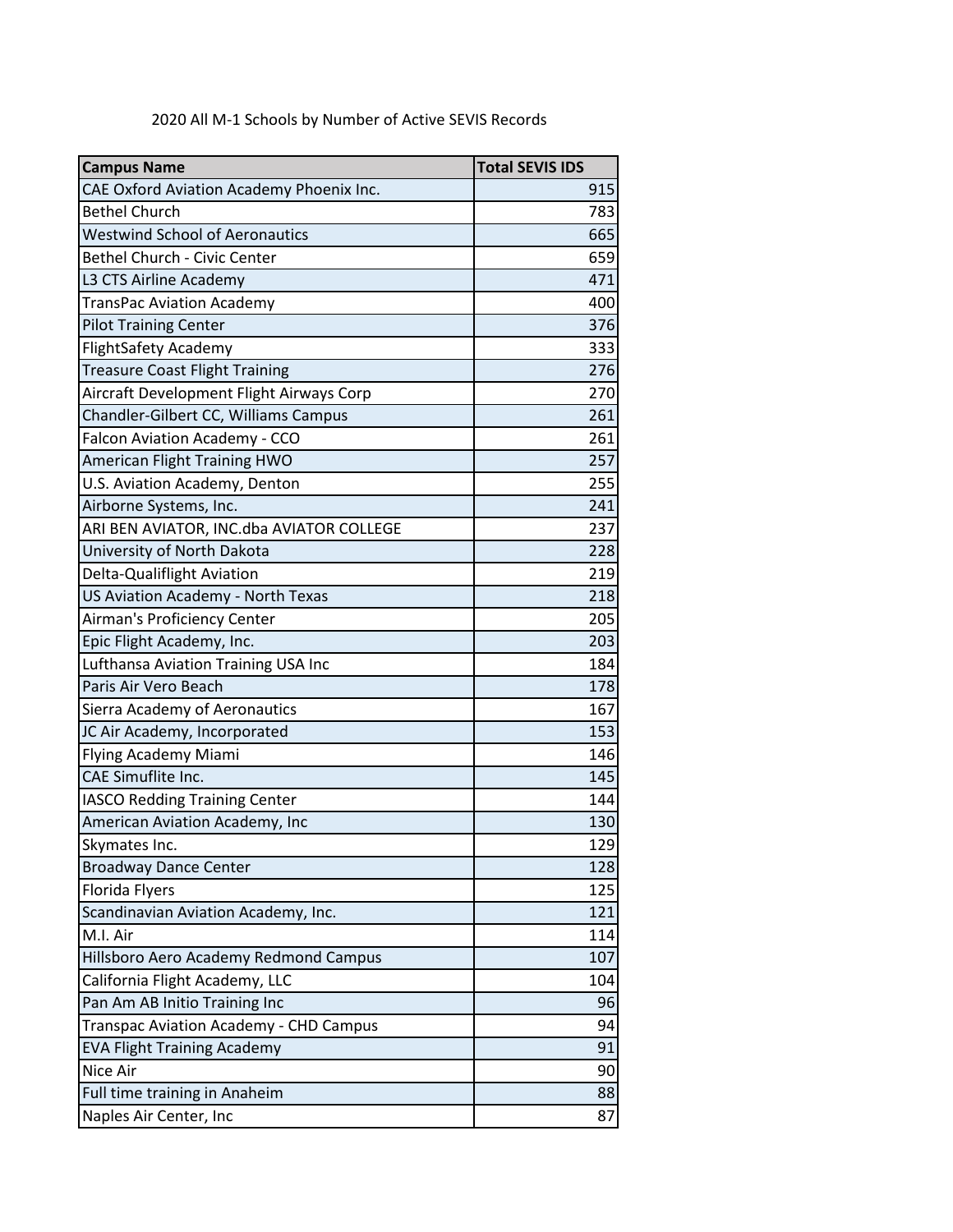| Pilot Training Center Lantana                      | 86 |
|----------------------------------------------------|----|
| International House of Prayer University           | 83 |
| <b>Accelerated Flight Training LLC</b>             | 82 |
| Jacobs Flight Services, LLC                        | 79 |
| Spartan College of Aeronautics and Techn           | 79 |
| <b>Pilot Training Center Homestead</b>             | 75 |
| Los Angeles Acting Conservatory                    | 74 |
| American Flyers - Airline Center                   | 73 |
| NS Aviation Training and Rental, Inc.              | 72 |
| <b>Miami Training Center</b>                       | 71 |
| <b>Sunrise Aviation Inc</b>                        | 70 |
| Washington International Flight Academy            | 70 |
| <b>Charis Bible College</b>                        | 69 |
| Tampa Executive Airport                            | 67 |
| Cloud Dancer Aviation and Flying Club In           | 63 |
| American Aviation Flight Academy LLC               | 59 |
| Riverside Flight Center Inc.                       | 59 |
| Squadron 2                                         | 58 |
| Miami Ad School2                                   | 58 |
| <b>Tysons College</b>                              | 57 |
| Phoenix East Aviation, LLC                         | 56 |
| <b>CAE-NETC</b>                                    | 56 |
| <b>Pacific States Aviation</b>                     | 55 |
| California Aviation Services, Inc.                 | 51 |
| Phoenix East Aviation, LLC                         | 51 |
| <b>Texas A&amp;M Engineering Extension Service</b> | 51 |
| <b>Gemological Institute of America</b>            | 48 |
| International Aero Academy, Ltd                    | 48 |
| FXE Flight Center Corp d/b/a OSM                   | 47 |
| Gemological Institute of America                   | 47 |
| Stella Adler Academy of Acting                     | 46 |
| Joffrey Tower                                      | 44 |
| Sioux City, IA                                     | 44 |
| F.I.T. Aviation, LLC                               | 43 |
| The Institute of Culinary Education                | 43 |
| Miami Ad School                                    | 42 |
| <b>AERO TECH ACADEMY</b>                           | 41 |
| Centralia Airport                                  | 41 |
| Cinema Makeup School                               | 39 |
| Sky Creation, Inc.                                 | 39 |
| <b>CRYSTAL RIVER AIRPORT</b>                       | 39 |
| Academy of Aviation, LLC                           | 39 |
| Air Venture Flight Center                          | 38 |
| San Francisco Ballet School                        | 36 |
| Griffith Aviation, Inc.                            | 36 |
| Southwest Institute of Montessori Studie           | 35 |
| Gnomon                                             | 35 |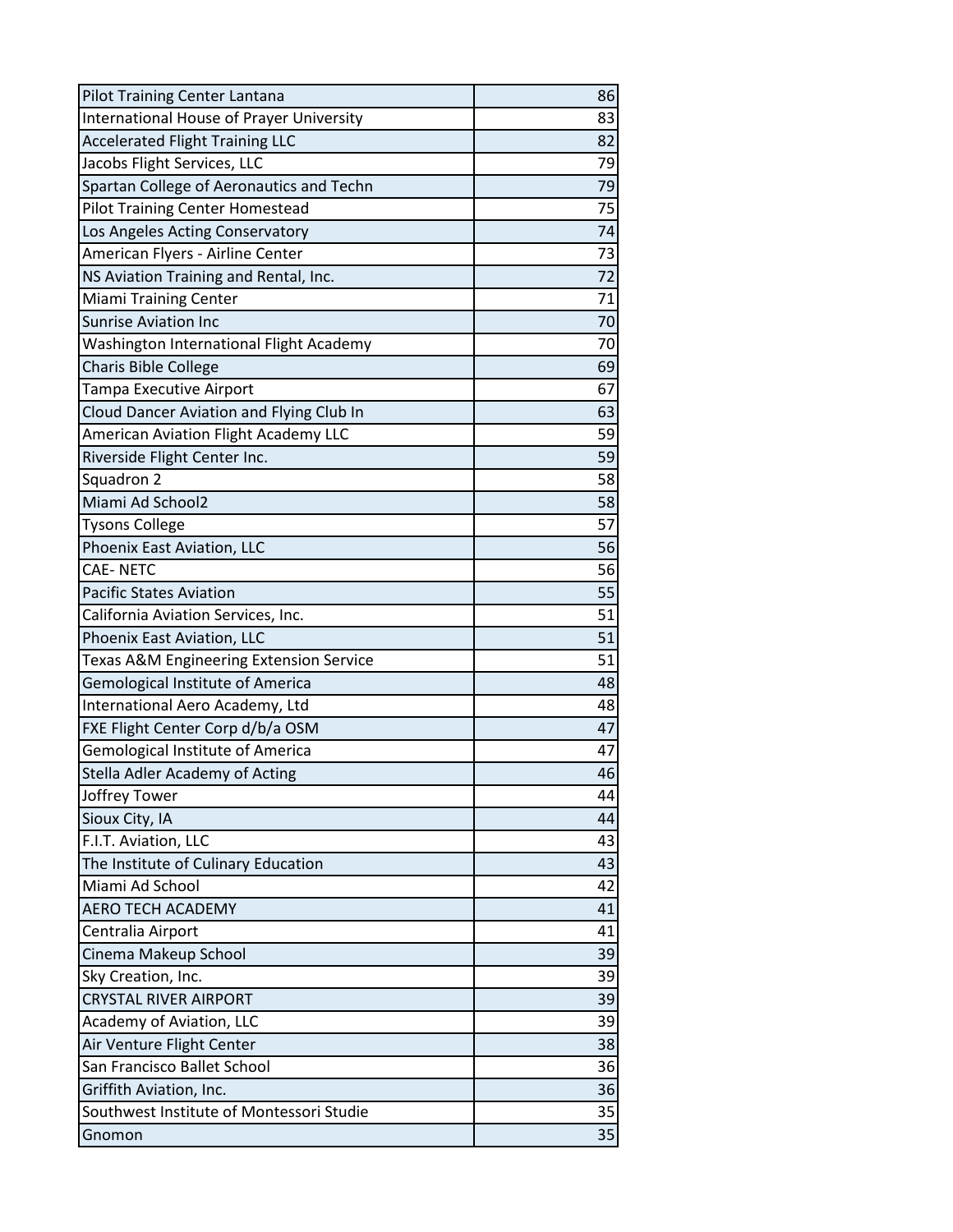| Lee Strasberg Theatre Institute             | 34 |
|---------------------------------------------|----|
| <b>FLORIDA FLIGHT TRAINING CENTER</b>       | 34 |
| <b>Corvallis Aero Service</b>               | 34 |
| Calvary Chapel Bible College - Murrieta     | 33 |
| <b>MIAMI CAMPUS</b>                         | 33 |
| Avel Flight School Inc                      | 33 |
| <b>Atlantic Theater Company</b>             | 33 |
| <b>Red Bridge Center</b>                    | 32 |
| William Esper Studio Inc.                   | 32 |
| Civic Helicopters, Inc.                     | 31 |
| <b>Cirrus Aviation</b>                      | 30 |
| Long Beach Flight Academy                   | 29 |
| Steps on Broadway                           | 28 |
| <b>Cornerstone Aviation</b>                 | 28 |
| Ocala Aviation Services, Inc                | 27 |
| <b>AeroStar Training Services, LLC</b>      | 27 |
| <b>SkyEagle Aviation Academy</b>            | 27 |
| The Collective                              | 27 |
| The Rock School                             | 27 |
| <b>Houston Ballet Academy</b>               | 27 |
| American Flyers - Pompano Beach, FL         | 25 |
| FLORIDA AVIATION CAREER TRAINING, INC.      | 25 |
| <b>Aviation Institute of Maintenance</b>    | 25 |
| United Flight Systems, Inc.                 | 25 |
| <b>iFOD</b>                                 | 24 |
| North Perry Airport                         | 23 |
| Deland Aviation, LLC                        | 23 |
| Youth With A Mission of Montana             | 23 |
| Paragon Flight Training Co.                 | 22 |
| PIA - Hagerstown Branch Campus              | 22 |
| Pittsburgh                                  | 22 |
| MorningStar University                      | 22 |
| Endeavour Flight Training Inc.              | 21 |
| Elgin                                       | 21 |
| The International Culinary Center           | 21 |
| STARCOM CONSULTING INC.,                    | 21 |
| Sky Safety                                  | 21 |
| <b>Sheffield School of Aeronautics</b>      | 20 |
| Air Fleet Training Systems, Inc.            | 20 |
| New York Film Academy- New York             | 20 |
| Flamingo Air Academy                        | 20 |
| El MonteUniversal Aviators Academy, Inc.    | 19 |
| <b>Coast Flight Training and Management</b> | 19 |
| National Personal Training Institute        | 19 |
| Palm Beach Helicopters                      | 19 |
| Siebel Institute of Technology              | 19 |
| ABT Jacqueline Kennedy Onassis School       | 19 |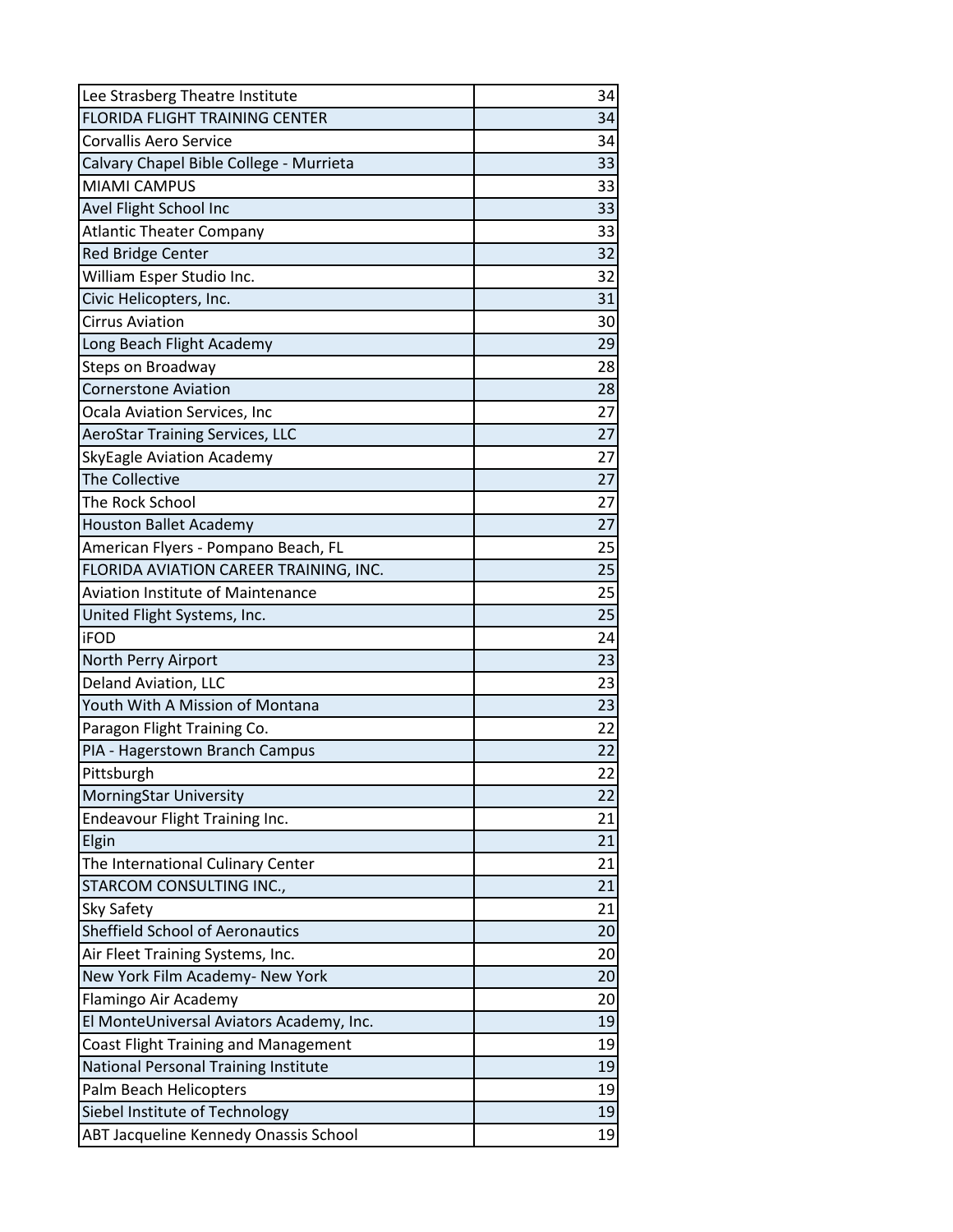| <b>Ellison Ballet</b>                          | 19             |
|------------------------------------------------|----------------|
| <b>Hayward Airport</b>                         | 18             |
| San Diego Flight Training International        | 18             |
| U.S. Aviation Training Solutions, Inc.         | 18             |
| The Flight School of Gwinnett, Inc.            | 18             |
| Lomino Hawaii Massage School                   | 18             |
| The Ayurvedic Institute                        | 18             |
| <b>Bombardier Customer Training</b>            | 18             |
| <b>AVIATION INSTITUTE OF MAINTENANCE</b>       | 18             |
| Ft. Lauderdale Executive Airport               | 17             |
| Miami City Ballet                              | 17             |
| <b>Grand Central Atelier</b>                   | 17             |
| <b>Mystic Ballet Academy</b>                   | 16             |
| Oklahoma Horseshoeing School, Inc.             | 16             |
| <b>Upper Limit Aviation - Murrieta Campus</b>  | 15             |
| Hillsboro Aero Academy Troutdale Center        | 15             |
| <b>Harvey Airfield</b>                         | 15             |
| Miami Ad School3                               | 14             |
| Atlanta Ballet Centre for Dance Edu.           | 14             |
| Shillington School of Graphic Design LLC       | 14             |
| Helipro Inc.                                   | 13             |
| Institute of Culinary Education                | 13             |
| <b>Advanced International Aviation Academy</b> | 13             |
| Palm Beach Flight Training Corp                | 13             |
| The Umpire School                              | 13             |
| Perkins School for the Blind                   | 13             |
| <b>Technology and Media School</b>             | 13             |
| <b>Pearl Studios</b>                           | 13             |
| American Flyers - Dallas                       | 13             |
| Universal Technical Institute                  | 12             |
| Tiffin Aviation Services, Inc.                 | 11             |
| Chicago School of Violin Making                | 11             |
| Hubbard College of Administration              | 10             |
| <b>Harvest Seminary</b>                        | 10             |
| Flying Vikings Inc.                            | 10             |
| <b>McFatter Technical College</b>              | 10             |
| Alliance Aviation, Inc                         | 10             |
| Hawaii Massage Academy                         | 10             |
| Joe Kubert School of Cartoon & Graph           | 10             |
| <b>KCDW</b>                                    | 10             |
| <b>Kilgore College</b>                         | 10             |
| SANTA ANA BEAUTY COLLEGE                       | 9              |
| <b>Sunrise Aviation</b>                        | $\overline{9}$ |
| Florida Aviation Academy                       | 9              |
| <b>Birthwise Midwifery School</b>              | $\overline{9}$ |
| Aviation Institute of Maintenance-Phila.       | 9              |
| SCOTTSDALE CAMPUS                              | $\overline{8}$ |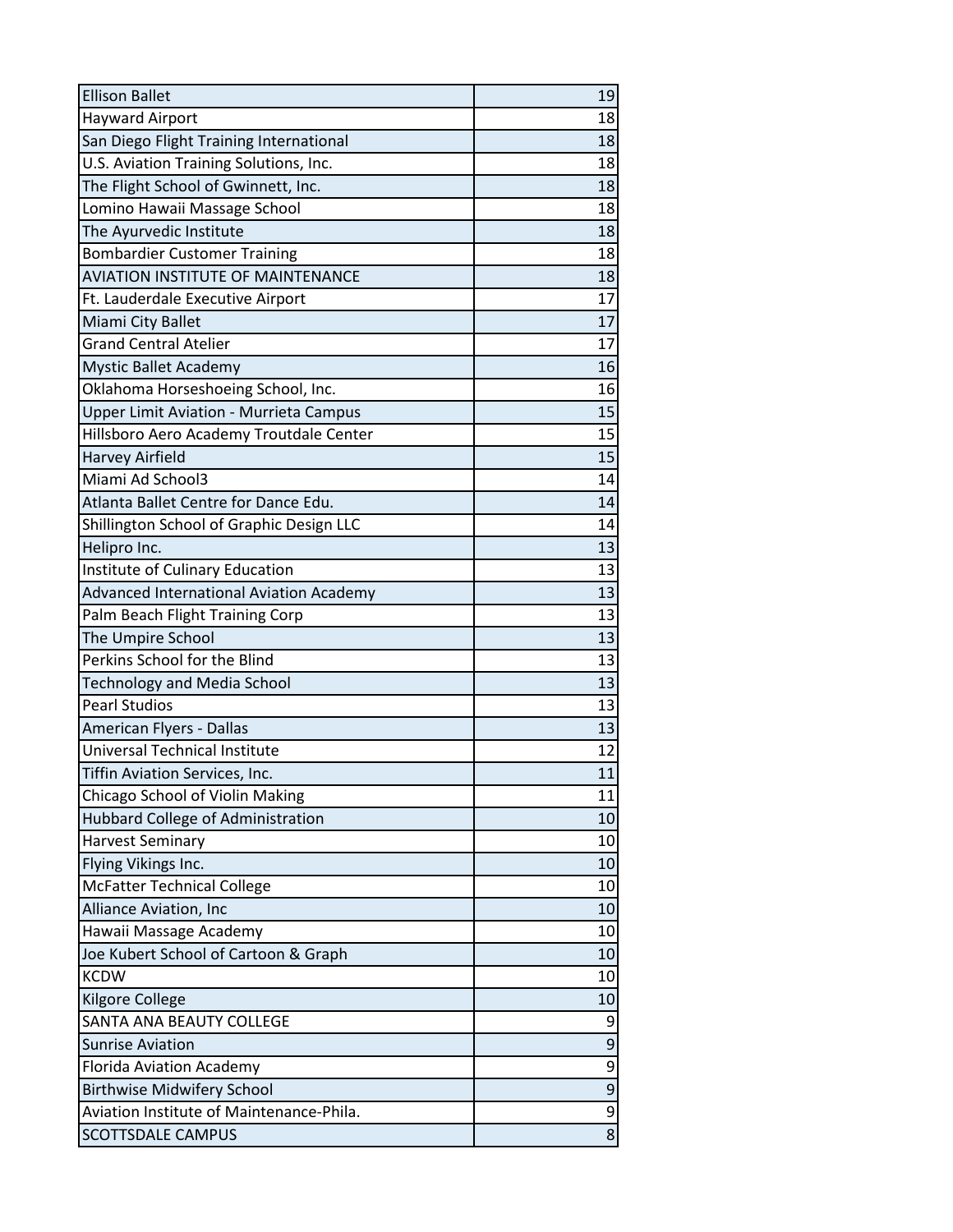| <b>DTLA</b>                              | 8                                    |
|------------------------------------------|--------------------------------------|
| <b>Mountain Home Studio</b>              | 8                                    |
| Skyview Flight Academy                   | 8                                    |
| <b>Ravencrest Chalet</b>                 | 8                                    |
| <b>Airbus Training Center Miami</b>      | 8                                    |
| Mauna Loa Helicopters                    | 8                                    |
| Carnegie Institute                       | 8                                    |
| New York Studio School                   | 8                                    |
| Gibney Dance at 280 Broadway             | 8                                    |
| American Flyers - Houston                | 8                                    |
| San Antonio Learning Center              | 8                                    |
| Agape International Leadership Institute | $\overline{7}$                       |
| North Perry Airport                      | 7                                    |
| Ballet Magnificat! School of the Arts    | $\overline{7}$                       |
| <b>Ballet Academy East</b>               | 7                                    |
| Montessori Northwest                     | $\overline{7}$                       |
| <b>Apex Flight Academy</b>               | 7                                    |
| Violin Making School of America LLC      | $\overline{7}$                       |
| Living Light School of Worship, Kenosha  | 7                                    |
| <b>North-Aire Aviation LLC</b>           | 6                                    |
| The School of Ballet Arizona             | 6                                    |
| Pyramind                                 | 6                                    |
| Universal Technical Institute            | 6                                    |
| Sebastian                                | 6                                    |
| <b>The Creative Circus</b>               | 6                                    |
| Miami Ad School1                         | 6                                    |
| Landing School of Boatbuilding and Desig | 6                                    |
| Pan Am International Flight Academy -LAS | 6                                    |
| Make-up Designory                        | 6                                    |
| <b>Global Aviation Center, INC</b>       | 6                                    |
| <b>Clermont County Airport</b>           | 6                                    |
| SPARTAN COLLEGE OF AERONAUTICS AND TECHN | 6                                    |
| <b>CAE Phoenix Training Center</b>       | 5                                    |
| Japan Visualmedia Translation Academy    | $\overline{5}$                       |
| Dell'Arte                                | $\overline{5}$                       |
| Int'l Inst. for Health Care Professional | $\overline{\overline{\overline{5}}}$ |
| Tampa Bay Aviation                       | $\overline{5}$                       |
| RexAir Flight School, LLC                | $\overline{5}$                       |
| Hawaii Cosmetology Academy               | $\overline{5}$                       |
| Kentucky Horseshoeing School, INC        | 5                                    |
| <b>Auburn Hills Campus</b>               | $\overline{5}$                       |
| <b>Crowder College</b>                   | $\overline{5}$                       |
| <b>Michael Howard Studios</b>            | $\overline{5}$                       |
| <b>Susan Batson Studio</b>               | $\overline{\overline{\overline{5}}}$ |
| Maggie Flanigan Studio                   | $\overline{5}$                       |
| Waldorf Teacher Training, Eugene         | $\overline{5}$                       |
| Brown Trail School of Preaching          | $\overline{5}$                       |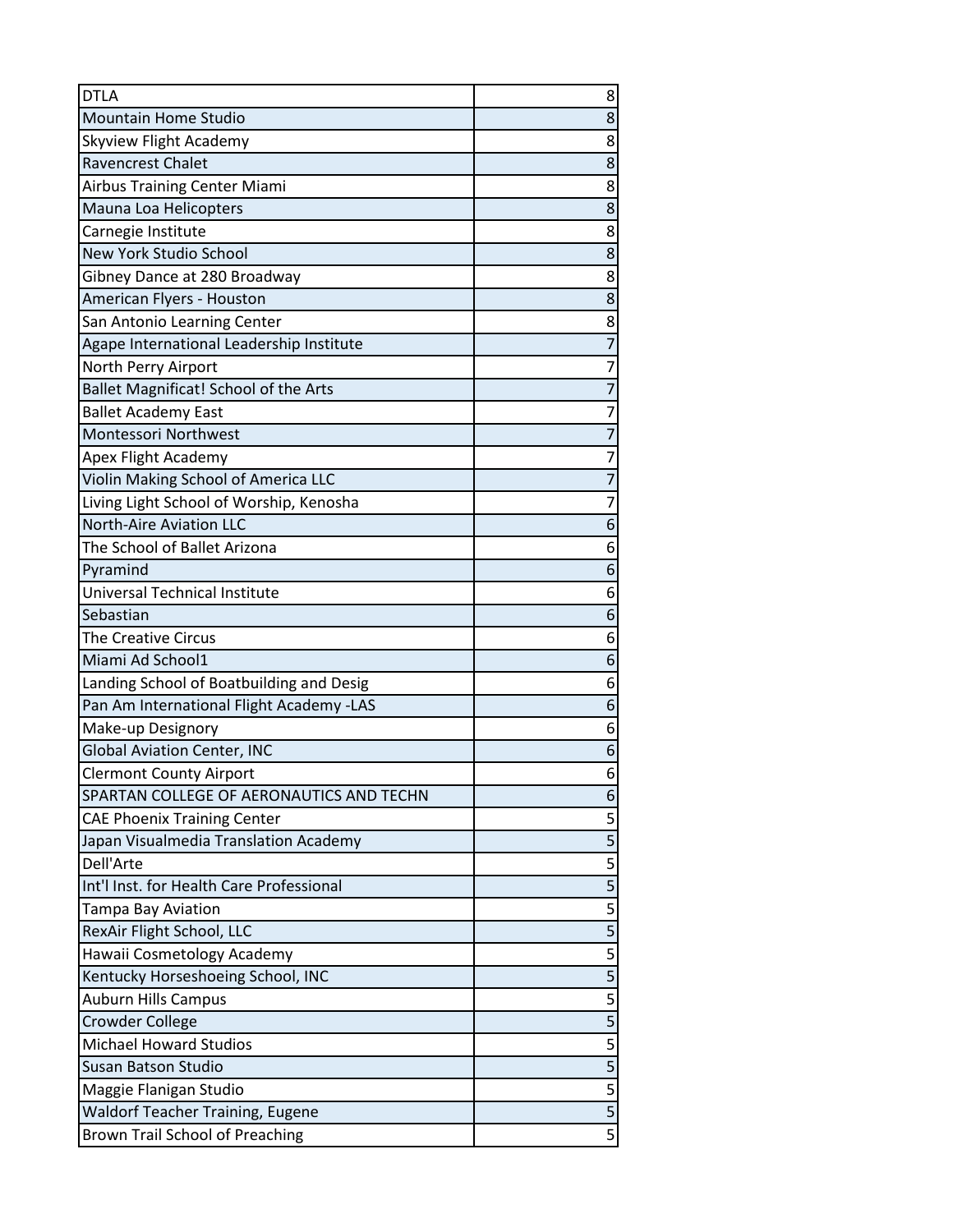| <b>Texas Bible Institute</b>                    | 5                         |
|-------------------------------------------------|---------------------------|
| Pilot's Choice Aviation, Inc.                   | $\overline{\mathbf{5}}$   |
| Linne Doran                                     | $\overline{5}$            |
| Milwaukee Ballet School & Academy               | 5                         |
| Conservatory of Recording Arts & Scienc1        | 4                         |
| <b>Quantum Helicopters</b>                      | 4                         |
| Metis d/b/a of Kaplan, Inc.-SFO                 | 4                         |
| Elegance International                          | 4                         |
| <b>ACF Long Beach</b>                           | 4                         |
| Bel-Rea Institute of Animal Technology          | 4                         |
| Turing School of Software & Design              | 4                         |
| Charles F. Chapman School of Seamanship,        | 4                         |
| <b>National Aviation Academy</b>                | 4                         |
| The DAVE School                                 | 4                         |
| Cosmix School of Makeup Artistry                | 4                         |
| <b>SIMCOM Aviation Training</b>                 | 4                         |
| <b>Aviation Institute of Maintenance</b>        | 4                         |
| Atlanta Beauty & Barber Academy                 | 4                         |
| <b>Faithful Guardian Aviation Airport Campu</b> | 4                         |
| <b>Heartland Horseshoeing School</b>            | 4                         |
| Studio Jewelers, Ltd.                           | 4                         |
| SAE Institute of Technology                     | 4                         |
| Academy of Aviation - White Plains              | 4                         |
| Oklahoma State Horseshoeing School              | 4                         |
| United Bicycle Institute                        | 4                         |
| Ace Pilot Training, Inc.                        | 4                         |
| School of Discipleship                          | 4                         |
| Memphis School Of Preaching                     | 4                         |
| <b>Texas State Aviation</b>                     | 4                         |
| Aviation Academy of America, Inc.               | 4                         |
| <b>Upper Limit Aviation</b>                     | 4                         |
| The Phelps Center                               | 4                         |
| MOTORCYCLE MECHANICS INSTITUTE                  | 3                         |
| Make-Up Designory                               | $\overline{3}$            |
| Emeryville                                      | $\overline{3}$            |
| G. T. Baker Aviation Technical College          | $\overline{3}$            |
| Daytona Beach Campus                            | $\overline{3}$            |
| West Palm Beach Learning Center                 | $\overline{\overline{3}}$ |
| <b>CDA TECHNICAL INSTITUTE</b>                  | $\overline{\mathbf{3}}$   |
| Skywarrior, Inc.                                | $\overline{\mathbf{3}}$   |
| <b>BA</b> - Snellville                          | $\overline{3}$            |
| JS Aviation, Inc. dba Eagle Aircraft            | $\overline{\mathbf{3}}$   |
| North Bennet Street School                      | $\overline{\mathbf{3}}$   |
| <b>Boston Ballet School - Newton</b>            | $\overline{3}$            |
| New Horizon Aviation, Inc.                      | $\frac{3}{3}$             |
| Guitar Hospital Inc.                            |                           |
| Elite Aviation, VGT LLC                         | $\overline{3}$            |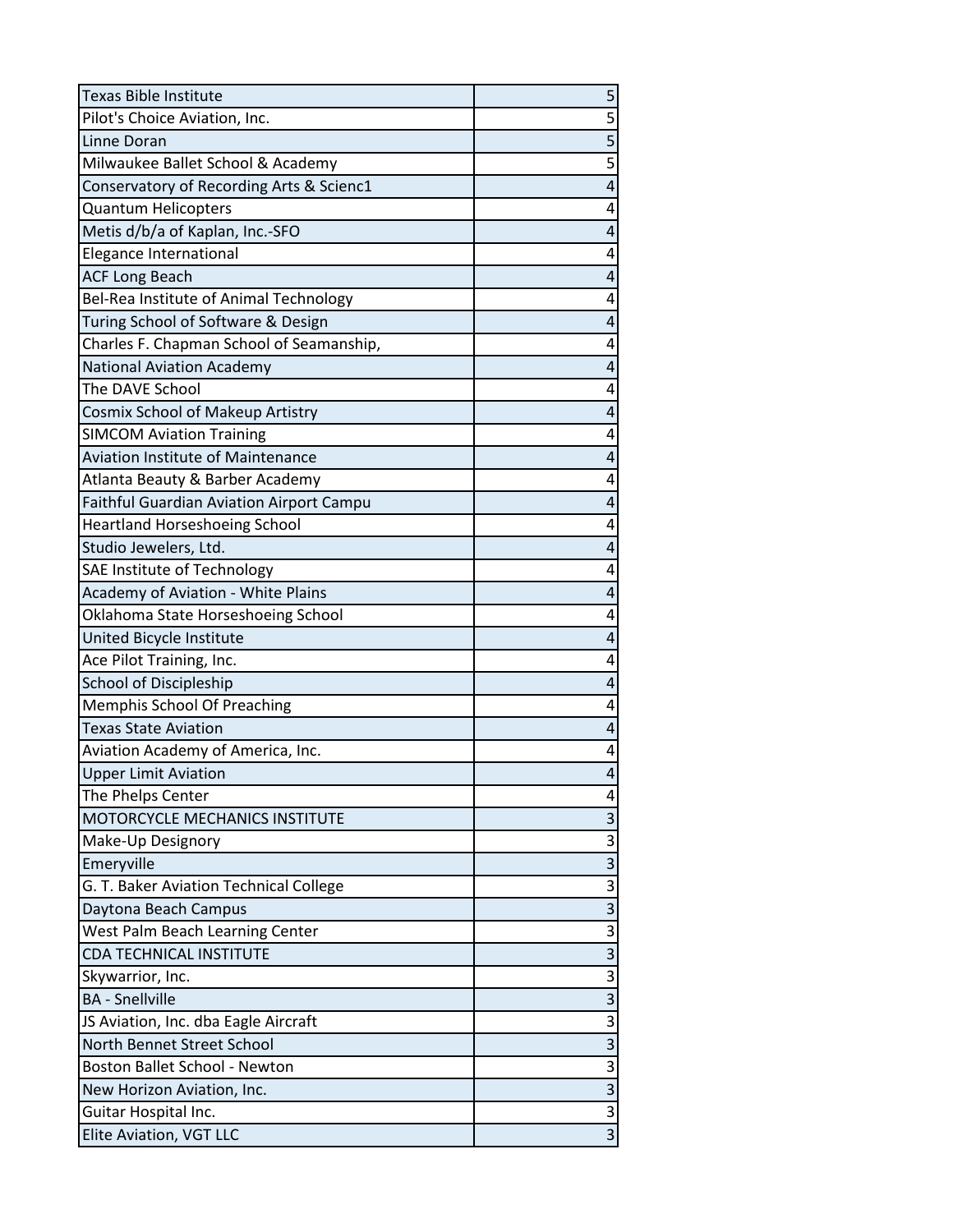| Kaplan D/B/A Metis                            | 3                         |
|-----------------------------------------------|---------------------------|
| T. Schreiber Studio and Theatre               | $\overline{3}$            |
| Asheville Regional Airport                    | 3                         |
| <b>Williston State College</b>                | $\overline{3}$            |
| <b>International Yacht Restoration School</b> | $\overline{3}$            |
| Monarch Air                                   | $\overline{3}$            |
| Pro Aircraft Flight Training                  | 3                         |
| Dallas/Ft. Worth North Learning Center        | $\overline{3}$            |
| <b>Starmark Animal Behavior Center</b>        | $\overline{\overline{3}}$ |
| <b>K&amp;S Aviation Seattle</b>               | $\overline{3}$            |
| Seattle Film Institute                        | $\overline{3}$            |
| Lakeshore Technical College                   | $\overline{3}$            |
| National Outdoor Leadership School            | $\overline{3}$            |
| Chandler Air Service, Inc.                    | $\overline{2}$            |
| Arkansas Fire Training Academy                | $\overline{c}$            |
| <b>Musicians Institute</b>                    | $\overline{2}$            |
| Vidal Sassoon Academy                         | $\overline{c}$            |
| Professional Golfers Career College           | $\overline{2}$            |
| HeliStream, Inc.                              | $\overline{c}$            |
| Orange County Flight Center                   | $\overline{2}$            |
| American Fitness and Nutrition Academy        | $\overline{2}$            |
| Aveda Institute Los Angeles                   | $\overline{2}$            |
| The Culinary Institute of America             | $\overline{2}$            |
| <b>Blush School Of Makeup</b>                 | $\overline{2}$            |
| San Francisco Cooking School                  | $\overline{2}$            |
| <b>Pinnacle Aviation Academy</b>              | $\overline{2}$            |
| The Rolf Institute                            | $\overline{2}$            |
| <b>McAir Aviation</b>                         | $\overline{2}$            |
| Auguste Escoffier School of Culinary Art      | $\overline{\mathbf{c}}$   |
| Aveda Institute South Florida                 | $\overline{2}$            |
| <b>Sheridan Technical College</b>             | $\overline{2}$            |
| <b>Atlantic Technical College</b>             | $\overline{2}$            |
| <b>Orlando Learning Center</b>                | $\overline{\mathbf{c}}$   |
| <b>Merritt Island Airport</b>                 | $\overline{2}$            |
| The Players School of Music                   | $\overline{2}$            |
| <b>Boca</b>                                   | $\overline{c}$            |
| American Flight Training HWO                  | $\overline{c}$            |
| <b>Hollywood Campus</b>                       | $\overline{2}$            |
| LIFE-LINE INSTITUTE                           | $\overline{\mathbf{c}}$   |
| <b>AMMRO Aviation Corp</b>                    | $\overline{2}$            |
| Aveda Institute Atlanta                       | $\overline{c}$            |
| <b>Atlanta General Education Center</b>       | $\overline{2}$            |
| The Skin Institute Internationale             | $\overline{2}$            |
| Maui School of Therapeutic Massage            | $\overline{2}$            |
| Rosel School of Cosmetology                   | $\overline{2}$            |
| SAE Institute of Technology                   | $\overline{2}$            |
| Wichita Cessna Learning Center                | $\overline{2}$            |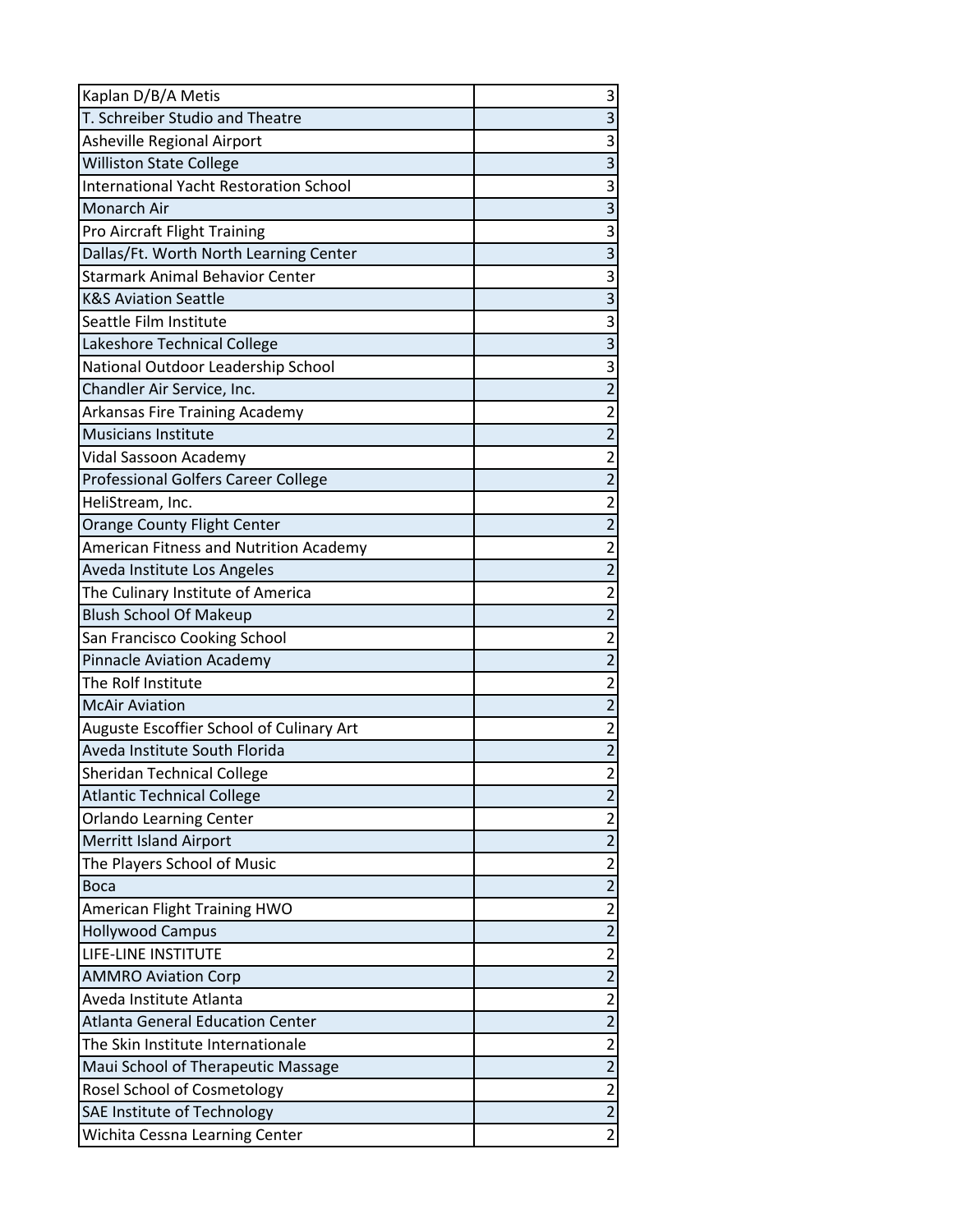| <b>Trident Aircraft</b>                        | $\overline{\mathbf{c}}$ |
|------------------------------------------------|-------------------------|
| National Aviation Academy - New England        | 2                       |
| Berkshire Hills Music Academy                  | $\overline{2}$          |
| <b>MSCS Red Wing Campus</b>                    | $\overline{c}$          |
| St. Louis Learning Center                      | $\overline{c}$          |
| CHRISTINE VALMY INT'L SCHOOL                   | $\overline{c}$          |
| Heritage Flight Academy                        | $\overline{2}$          |
|                                                | $\overline{\mathbf{c}}$ |
| <b>Blue Line Aviation RDU</b>                  | $\overline{2}$          |
| <b>AVIATION CAREER CENTER</b>                  | $\overline{\mathbf{c}}$ |
| Oklahoma Aviation LLC. Dept of Aerospace       | $\overline{c}$          |
| Chehalem Airpark                               | $\overline{\mathbf{c}}$ |
| <b>New Horizon Aviation</b>                    | $\overline{2}$          |
| The Blackbird Academy                          | $\overline{\mathbf{c}}$ |
| InstituteofCosmetology Esthetics&Massage       | $\overline{2}$          |
| Global Workforce Development Center            | $\overline{\mathbf{c}}$ |
| <b>Aviation Institute of Maintenance</b>       | $\overline{c}$          |
| Divers Institute of Technology                 | $\overline{\mathbf{c}}$ |
| Northwest School of Wooden Boatbuiding         | $\overline{2}$          |
| <b>Classic Helicopter Corporation</b>          | $\overline{\mathbf{c}}$ |
| <b>Coding Dojo</b>                             | $\overline{2}$          |
| <b>AIE Seattle</b>                             | $\overline{2}$          |
| <b>Career &amp; Technical Education Center</b> | $\overline{1}$          |
| Roberto-Venn School of Luthiery                | $\mathbf{1}$            |
| Arizona Aero-Tech                              | $\mathbf{1}$            |
| Life Development Institute                     | $\mathbf{1}$            |
| <b>Studio City Campus</b>                      | $\mathbf{1}$            |
| Racquet Club of Irvine                         | $\mathbf 1$             |
| <b>Hypnosis Motivation Institute</b>           | $\mathbf{1}$            |
| L.A. Vocational Institute                      | $\mathbf 1$             |
| PALACE BEAUTY COLLEGE                          | $\mathbf{1}$            |
| <b>Channel Islands Aviation</b>                | 1                       |
| Universal Technical Institute Long Beach       | $\overline{1}$          |
| <b>Academy of Beauty</b>                       | $\mathbf 1$             |
| <b>Chabot College</b>                          | $\mathbf{1}$            |
| YMAA California Retreat Center                 | $\mathbf 1$             |
| Reid Hillview Airport                          | $\overline{1}$          |
| American Helicopters, LLC                      | $\mathbf 1$             |
| <b>Aviation Institute of Maintenance</b>       | $\overline{1}$          |
| Mendocino College                              | $\mathbf 1$             |
| Bellus Academy - Poway                         | $\mathbf{1}$            |
| Colorado Center for the Blind                  | $\mathbf 1$             |
| Jeppesen Academy                               | $\mathbf{1}$            |
| Miami Media School                             | 1                       |
| Daytona State College - Advanced Technol       | $\mathbf{1}$            |
| Indian River State College                     | 1                       |
| Sarasota School of Massage Therapy             | $\overline{1}$          |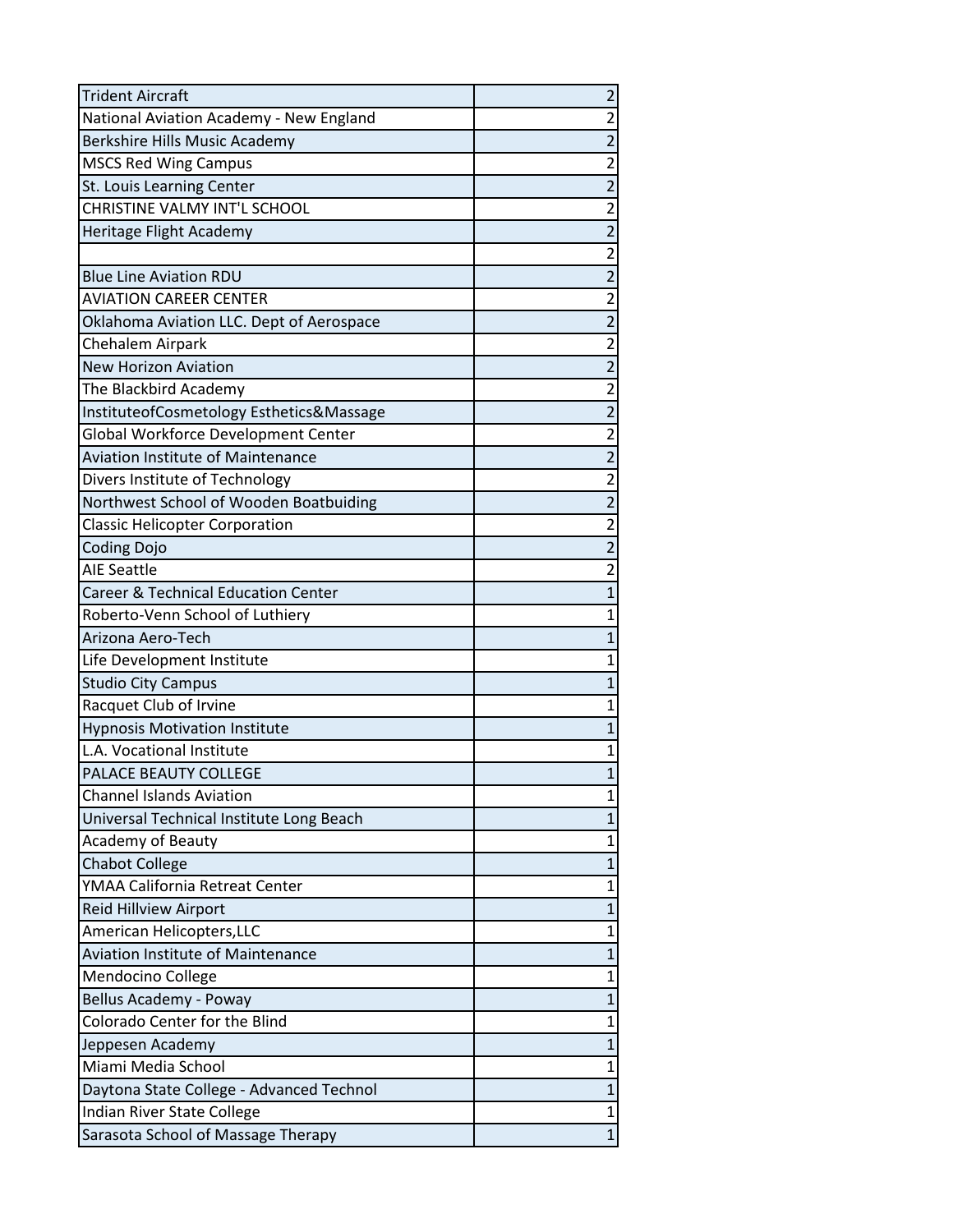| Florida School of Massage                       | 1              |
|-------------------------------------------------|----------------|
| <b>Sterling Flight Training Craig Field</b>     | $\overline{1}$ |
| SAE Institute of Technology, Miami              | $\mathbf 1$    |
| Miami Campus                                    | $\overline{1}$ |
| <b>Orlando-Casselberry Campus</b>               | $\mathbf 1$    |
| McDougle Technical Institute                    | $\overline{1}$ |
| South Florida Institute of Technology           | $\mathbf{1}$   |
| SAE Institute of Technology Atlanta             | $\overline{1}$ |
| FlightSafety Int'l Atlanta Learning Ctr         | $\mathbf 1$    |
| HONOLULU NAIL ACADEMY, LLC                      | $\mathbf{1}$   |
| Aisen Shiatsu School Inc.                       | $\mathbf 1$    |
| Maui Academy of Healing Arts                    | $\overline{1}$ |
| Douglas J Aveda Institute Chicago               | 1              |
| The Pastors College                             | $\overline{1}$ |
| Louisiana Center for the Blind                  | $\overline{1}$ |
| <b>Gulf Coast Aviation, LLC</b>                 | $\overline{1}$ |
| The Apprenticeshop                              | $\mathbf 1$    |
| Lincoln College of Technology                   | $\overline{1}$ |
| Ocean Aviation Flight Academy                   | 1              |
| The School of Fashion Design                    | $\overline{1}$ |
| The Cambridge School of Culinary Arts           | $\overline{1}$ |
| Elizabeth Grady School, Medford, MA             | $\overline{1}$ |
| Universal Technical Institute                   | $\mathbf{1}$   |
| Michigan College of Beauty                      | $\overline{1}$ |
| <b>School of Missionary Aviation Technology</b> | $\mathbf 1$    |
| Hummingbird Aviation, LLC                       | $\overline{1}$ |
| Minnesota Independence College and Commu        | $\mathbf 1$    |
| the Tom Rose School of Dog Training             | $\overline{1}$ |
| Lincoln Technical Institute                     | 1              |
| acbt The Performing Arts Academy                | $\overline{1}$ |
| <b>School of American Ballet</b>                | $\mathbf 1$    |
| Atelier Esthetique Institute of Esthetic        | 1              |
| Mahanaim                                        | 1              |
| The Master's Mission                            | $\overline{1}$ |
| Academy of Aviation - Gastonia                  | $\mathbf{1}$   |
| <b>MMS Aviation</b>                             | $\overline{1}$ |
| Gorge Winds Aviation, Inc.                      | $\mathbf 1$    |
| School of Oregon Ballet Theatre                 | $\overline{1}$ |
| Sight & Sound Theatres                          | $\overline{1}$ |
| Professional Golfers Career College             | $\overline{1}$ |
| <b>USAeroFlight LLC</b>                         | 1              |
| National Hardwood Lumber Association            | $\overline{1}$ |
| Nashville State Community Coll                  | $\mathbf{1}$   |
| <b>Clarendon College</b>                        | $\overline{1}$ |
| Higher Power Aviation, Inc.                     | 1              |
| U.S. Flight Academy                             | $\mathbf{1}$   |
| Bale Beauty Academy 6 Corp.                     | $\mathbf 1$    |